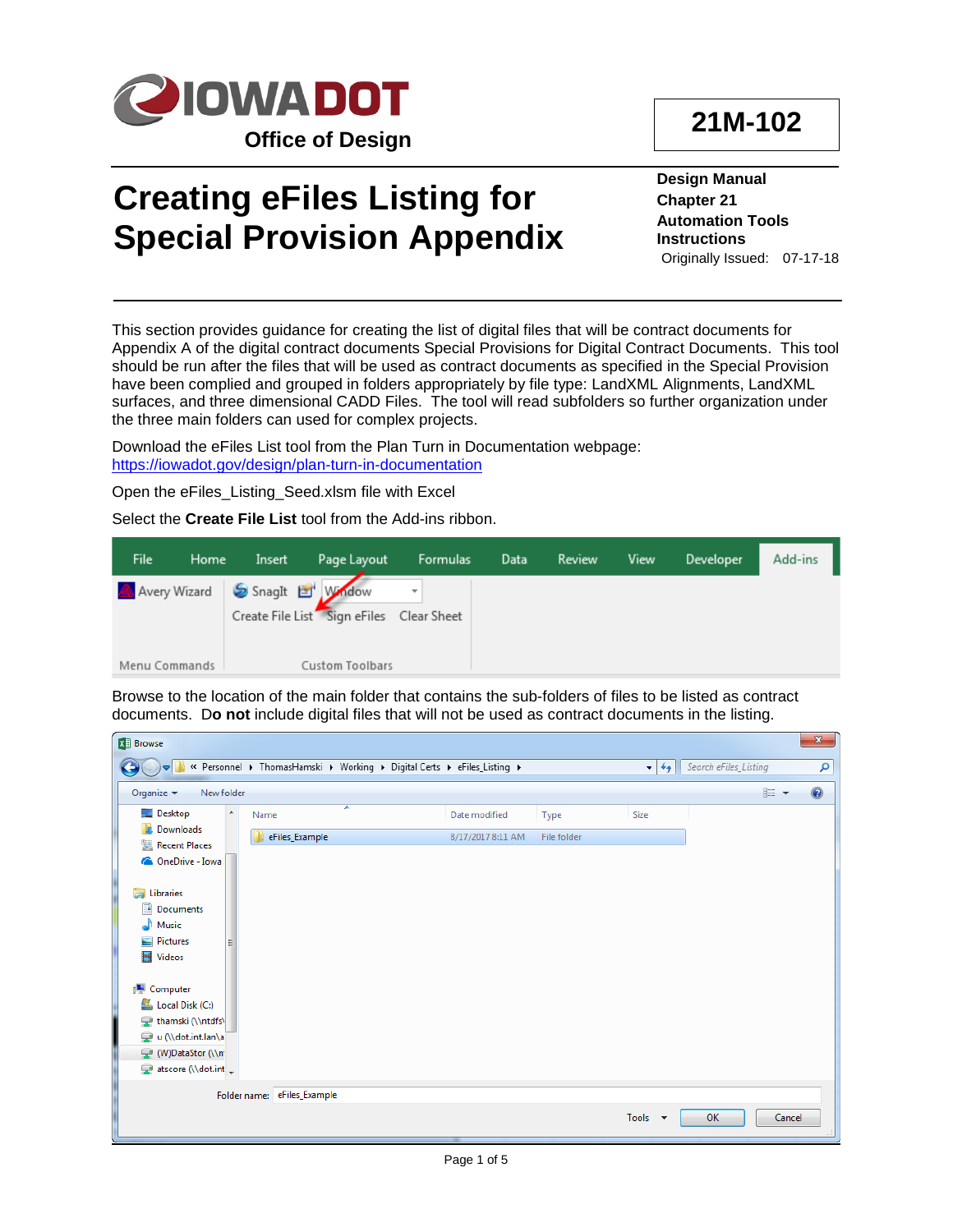Fill in the project number, Engineer of Record's seal expiration year, and the pages of the Appendix (all pages of the listing) covered by the seal. These fields will be colored yellow until they are filled in. After the Engineer of Record has signed the listing the worksheet is locked and these fields will not be able to be modified.

|                                                     | $6 - 9 -$                                                                                              |                                  |                                                    |                 |                                                                                                                                                    |        |                     |                                                                                                                                                                                       |         |  |
|-----------------------------------------------------|--------------------------------------------------------------------------------------------------------|----------------------------------|----------------------------------------------------|-----------------|----------------------------------------------------------------------------------------------------------------------------------------------------|--------|---------------------|---------------------------------------------------------------------------------------------------------------------------------------------------------------------------------------|---------|--|
| File                                                | Home                                                                                                   | Insert                           | Page Layout                                        | <b>Formulas</b> | Data                                                                                                                                               | Review | View                | Developer                                                                                                                                                                             | Add-ins |  |
|                                                     | Avery Wizard                                                                                           | SnagIt E                         | Window<br>Create File List Sign eFiles Clear Sheet |                 |                                                                                                                                                    |        |                     |                                                                                                                                                                                       |         |  |
|                                                     | Menu Commands                                                                                          |                                  | Custom Toolbars                                    |                 |                                                                                                                                                    |        |                     |                                                                                                                                                                                       |         |  |
| CH <sub>4</sub><br>T                                | ▼                                                                                                      | $\times$<br>ABCDEFGHIJKLNNCPCRSI | fx                                                 |                 |                                                                                                                                                    |        |                     | AAAAABBBBBBBBBBBBBBBBBBBBBBBBBBCCCCC                                                                                                                                                  |         |  |
| z<br>ъ                                              |                                                                                                        |                                  |                                                    |                 |                                                                                                                                                    |        | <b>ROADWAY</b>      | <b>DESIGN</b>                                                                                                                                                                         |         |  |
| Ь<br>ö<br>7<br>8<br>У                               | 4<br>The digital files listed below are contained within<br>the bid order package, associated with the |                                  |                                                    |                 |                                                                                                                                                    |        | the State of louis. | l haraby cartify that thir anginaaring ducumant war praparad<br>by me ar under my direct persanal supervision and that I<br>am a duly licenzed Prafezzianal Engineer under the law af |         |  |
| 1U<br>11                                            | project number                                                                                         |                                  |                                                    |                 |                                                                                                                                                    |        | <b>Signature</b>    |                                                                                                                                                                                       | Date    |  |
| 12<br>13<br>14<br>15<br>10                          | available for download at:<br>http://www.iowadot.gov/contracts/lettings.html                           |                                  |                                                    |                 | Printed or Typed Name<br>Hy lineaux centual dale in Denember 31,<br>Digital filershown in the table below are covered by thirseal listed in pages: |        |                     |                                                                                                                                                                                       |         |  |
| $\overline{11}$<br>18<br>19<br>ZU<br>$\overline{1}$ |                                                                                                        |                                  |                                                    |                 |                                                                                                                                                    |        |                     |                                                                                                                                                                                       |         |  |

The Engineer of Record for the project will need to sign the sheet using the **Sign eFiles** tool.

| <b>ਜ਼ਿ</b> ੧੶ <i>ਵ</i> ∙ ∓ਾਂ |      |                 |                                          |                          |      |        |      |                  |         |
|------------------------------|------|-----------------|------------------------------------------|--------------------------|------|--------|------|------------------|---------|
| <b>File</b>                  | Home | Insert          | Page Layout                              | <b>Formulas</b>          | Data | Review | View | <b>Developer</b> | Add-ins |
| Avery Wizard                 |      | SnagIt F Window |                                          | $\overline{\phantom{a}}$ |      |        |      |                  |         |
|                              |      |                 | Create File List Sign eFiles Clear Sheet |                          |      |        |      |                  |         |
|                              |      |                 |                                          |                          |      |        |      |                  |         |
| Menu Commands                |      |                 | Custom Toolbars                          |                          |      |        |      |                  |         |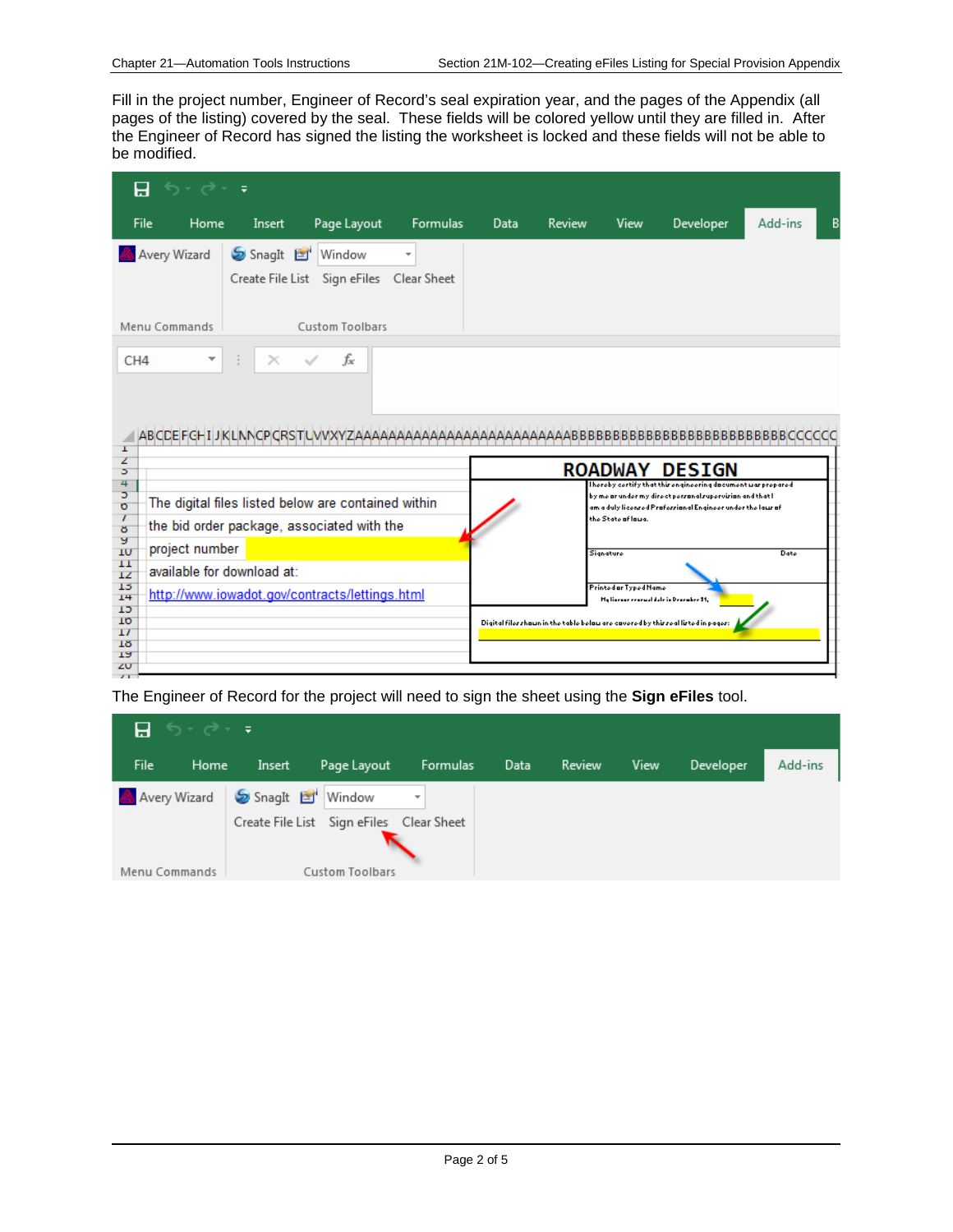The tool will insert the engineer's seal and signature based on the user running the tool. After the signature has been applied to the sheet, it is locked and prevents any editing.

| э               |                                                     |                   | <b>ROADWAY DESIGN</b>                                                                                                                                                                  |
|-----------------|-----------------------------------------------------|-------------------|----------------------------------------------------------------------------------------------------------------------------------------------------------------------------------------|
| 4<br>$\sigma$   | The digital files listed below are contained within |                   | I hereby certify that this engineering document was prepared<br>by me or under my direct personal supervision and that I<br>am a duly licensed Professional Engineer under the laws of |
| ŏ<br>У          | the bid order package, associated with the          | homas M<br>Hamski | the State of Iowa.<br>Them Hamsh-<br>8/17/2017                                                                                                                                         |
| <b>TO</b><br>TT | project number XXX-XXXX-999-9(999)999--99-99        | 21112             | Signature<br>Date                                                                                                                                                                      |
| 12              | available for download at:                          |                   | Thomas M. Hamski                                                                                                                                                                       |
| ŦЭ<br>14        | http://www.iowadot.gov/contracts/lettings.html      |                   | Printed or Typed Name<br>My license renewal date is December 31, 2017                                                                                                                  |
| ШD<br>10        |                                                     |                   | Digital files shown in the table below are covered by this seal listed in pages:                                                                                                       |
| $\perp I$<br>ΙÖ |                                                     |                   |                                                                                                                                                                                        |
| エン<br>ZU.       |                                                     |                   |                                                                                                                                                                                        |

To edit the sheet after signing, the **Clear Sheet** tool must be used.

| । ⊟ । <b>੭</b> • ∂ ∗ ≠' |      |                 |                              |                                         |      |        |      |           |         |
|-------------------------|------|-----------------|------------------------------|-----------------------------------------|------|--------|------|-----------|---------|
| File                    | Home | Insert          | Page Layout                  | Formulas                                | Data | Review | View | Developer | Add-ins |
| Avery Wizard            |      | SnagIt F Window | Create File List Sign eFiles | $\overline{\phantom{a}}$<br>Clear Sheet |      |        |      |           |         |
| Menu Commands           |      |                 | Custom Toolbars              |                                         |      |        |      |           |         |

This tool clears out any signatures, seal expiration year, pages covered by the seal, and the contents of the file listing.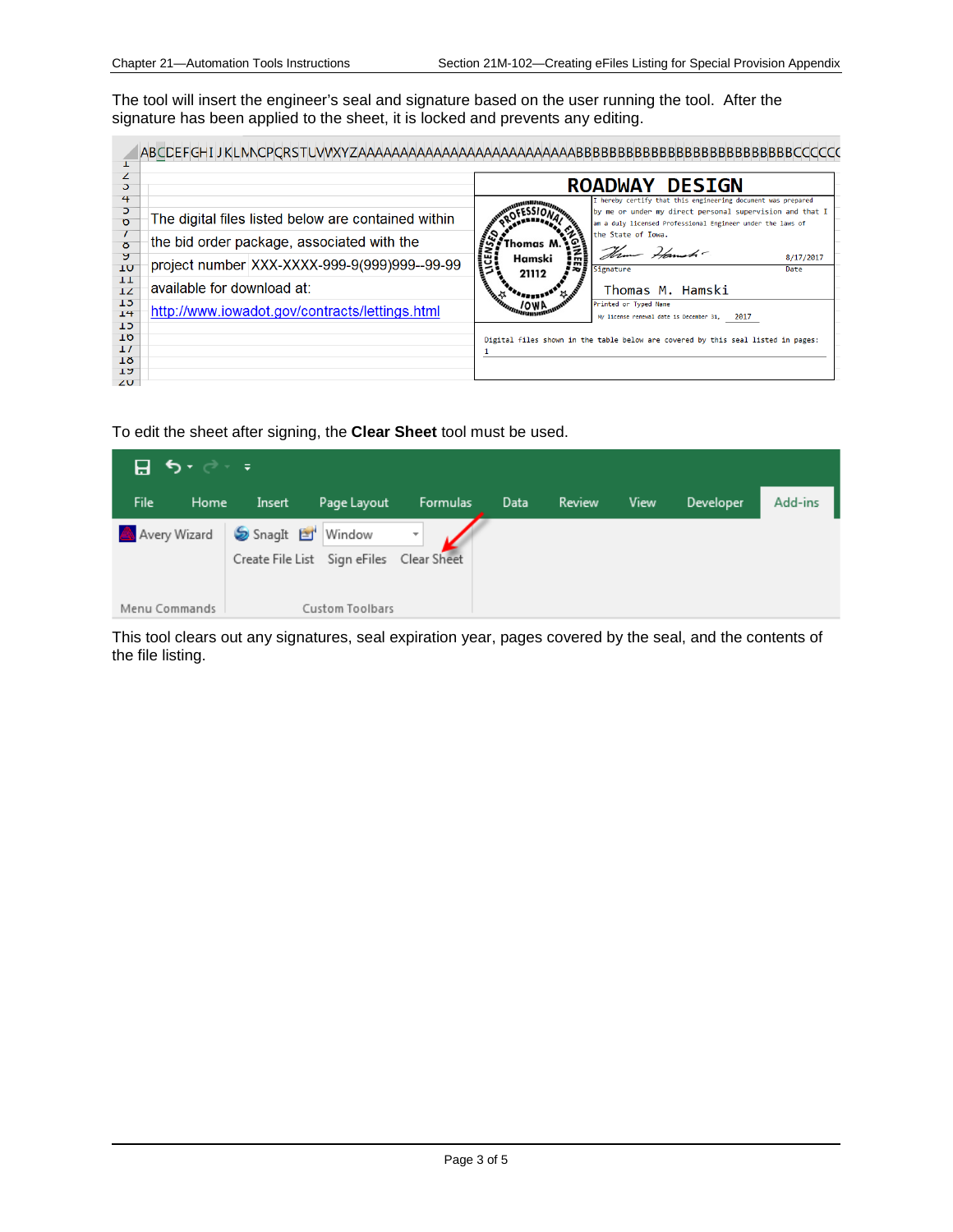## To Publish the listing to a PDF: *Click* **File>Export>Create PDF/XPS**

| $(\textcolor{red}{\leftarrow})$<br>Info<br>New<br>Open<br>Save<br>Save As<br>History<br>Print<br>Share<br>Export | Export<br>L<br>Create PDF/XPS Document<br>Change File Type<br>62 | Create a PDF/XPS Document<br>Preserves layout, formatting, fonts, and images<br>$\equiv$<br>Content can't be exily changed<br>$\begin{array}{c} \hline \end{array}$<br>Free viewers are available on the web<br>$\mathbb{H}$<br>i EL<br>Create<br>PDF/XPS |
|------------------------------------------------------------------------------------------------------------------|------------------------------------------------------------------|-----------------------------------------------------------------------------------------------------------------------------------------------------------------------------------------------------------------------------------------------------------|
| Publish                                                                                                          |                                                                  |                                                                                                                                                                                                                                                           |
| Close                                                                                                            |                                                                  |                                                                                                                                                                                                                                                           |
| Account<br>Options                                                                                               |                                                                  |                                                                                                                                                                                                                                                           |
|                                                                                                                  |                                                                  | <b>Construction Construction of the Construction Construction of the Construction Construction Construction Const</b>                                                                                                                                     |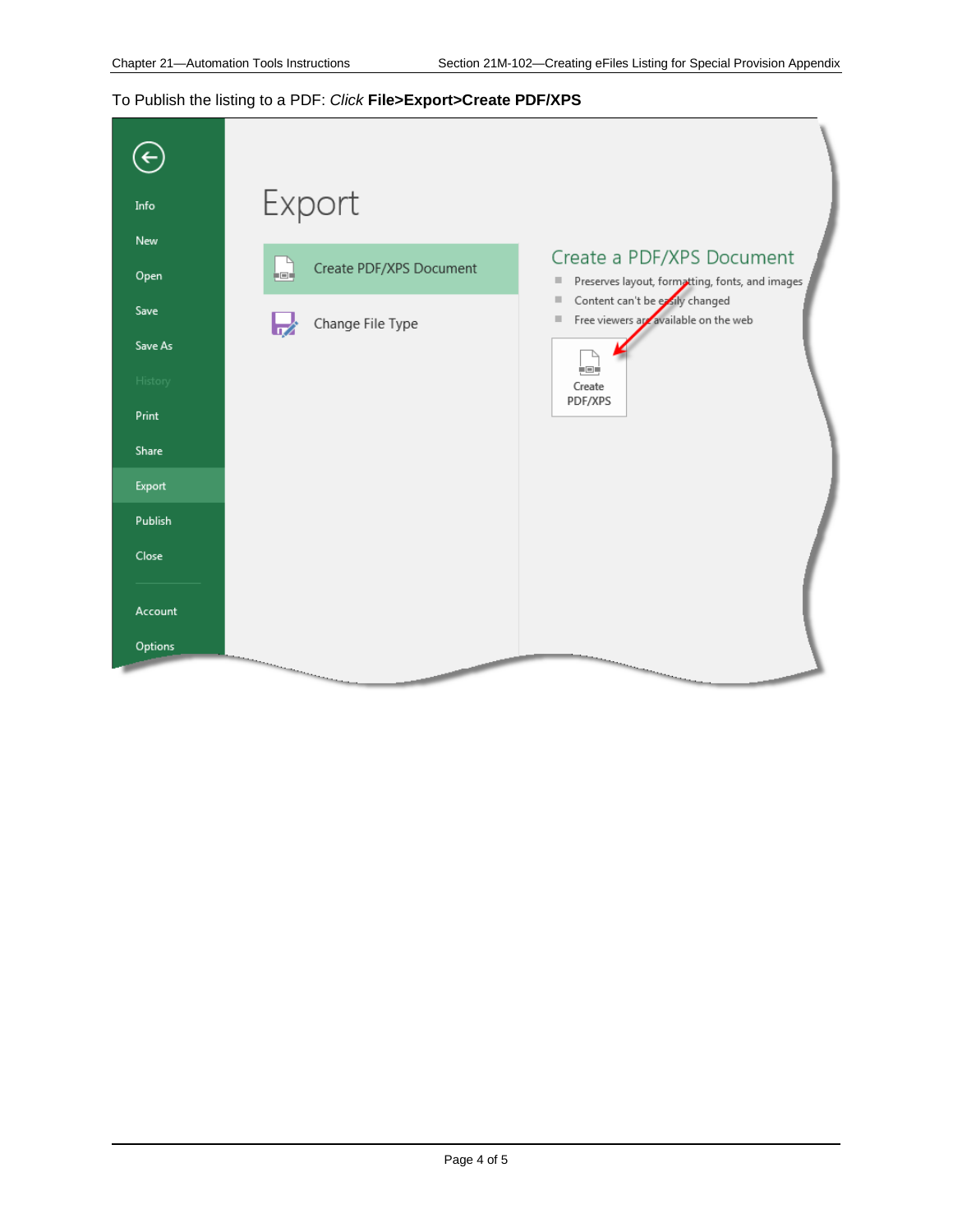Select a location to save the PDF to and *Click* Publish.

| $\mathbf{x}$<br>X Publish as PDF or XPS                                                                                                                                                  |                                                                                          |                                                                                                                       |                                                   |                                   |                       |                  |  |
|------------------------------------------------------------------------------------------------------------------------------------------------------------------------------------------|------------------------------------------------------------------------------------------|-----------------------------------------------------------------------------------------------------------------------|---------------------------------------------------|-----------------------------------|-----------------------|------------------|--|
|                                                                                                                                                                                          | « Personnel ▶ ThomasHamski ▶ Working ▶ Digital Certs ▶ eFiles_Listing ▶ eFiles_Example ▶ |                                                                                                                       |                                                   | $+$<br>$\mathbf{v}$               | Search eFiles_Example | م                |  |
| New folder<br>Organize v                                                                                                                                                                 |                                                                                          |                                                                                                                       |                                                   |                                   | ● 第一                  | $\odot$          |  |
| ۸<br><b>Exp</b> Libraries<br>E<br><b>Documents</b><br>Music<br>Pictures<br>ఆ<br>H<br>Videos<br>Computer<br>Local Disk (C:)<br>thamski (\\ntdfs\<br>u (\\dot.int.lan\a<br>W)DataStor (\\n | ×<br>Name<br>3D_LineStrings<br>Alignment_Data_Files<br>Machine_Control_Surfaces          | Date modified<br>12/13/2016 7:41 AM<br>12/6/2016 12:40 PM<br>12/13/2016 7:40 AM                                       | Type<br>File folder<br>File folder<br>File folder | Size                              |                       |                  |  |
| atscore (\\dot.int<br>File name: eFiles_test.pdf<br>Save as type: PDF (*.pdf)<br>Hide Folders                                                                                            | Open file after<br>publishing                                                            | Optimize for: @ Standard (publishing<br>online and printing)<br><b>Minimum size</b><br>(publishing online)<br>Options |                                                   | Tools<br>$\overline{\phantom{a}}$ | Publish               | -<br>٠<br>Cancel |  |

The PDF will open automatically after publishing, if the **Open file after publishing** toggle was checked on, for review:

| eFiles_test.pdf - Adobe Reader |                                                                                                                                                                                                                                   |                                                                                                                                                                                                                                                                                                                                                                                                                                                                                   | $\Box$ e               |
|--------------------------------|-----------------------------------------------------------------------------------------------------------------------------------------------------------------------------------------------------------------------------------|-----------------------------------------------------------------------------------------------------------------------------------------------------------------------------------------------------------------------------------------------------------------------------------------------------------------------------------------------------------------------------------------------------------------------------------------------------------------------------------|------------------------|
| File Edit View Window Help     | Œ<br>$\frac{T}{\sqrt{3}}$<br>127%<br>Ю<br>la l<br>$\left( =\right)$                                                                                                                                                               | <b>A</b>                                                                                                                                                                                                                                                                                                                                                                                                                                                                          | Fill & Sign<br>Comment |
|                                |                                                                                                                                                                                                                                   | <b>Appendix A: Digital Contract Files Listing</b>                                                                                                                                                                                                                                                                                                                                                                                                                                 |                        |
| 巨                              | The digital files listed below are contained within<br>the bid order package, associated with the<br>project number XXX-XXXX-999-9(999)999--99-99<br>available for download at:<br>http://www.iowadot.gov/contracts/lettings.html | <b>DESIGN</b><br><b>ROADWAY</b><br>certify that this engineering document was prepared<br>by me or under my direct personal supervision and that I<br>am a duly licensed Professional Engineer under the laws of<br>the State of Iowa.<br>'homas N<br>Ham Hamsh-<br>Hamski<br>Signature<br>21112<br>Thomas M. Hamski<br>Printed or Typed Name<br>My license renewal date is December 31, 2017<br>Digital files shown in the table below are covered by this seal listed in pages: | 8/17/2017<br>Date      |